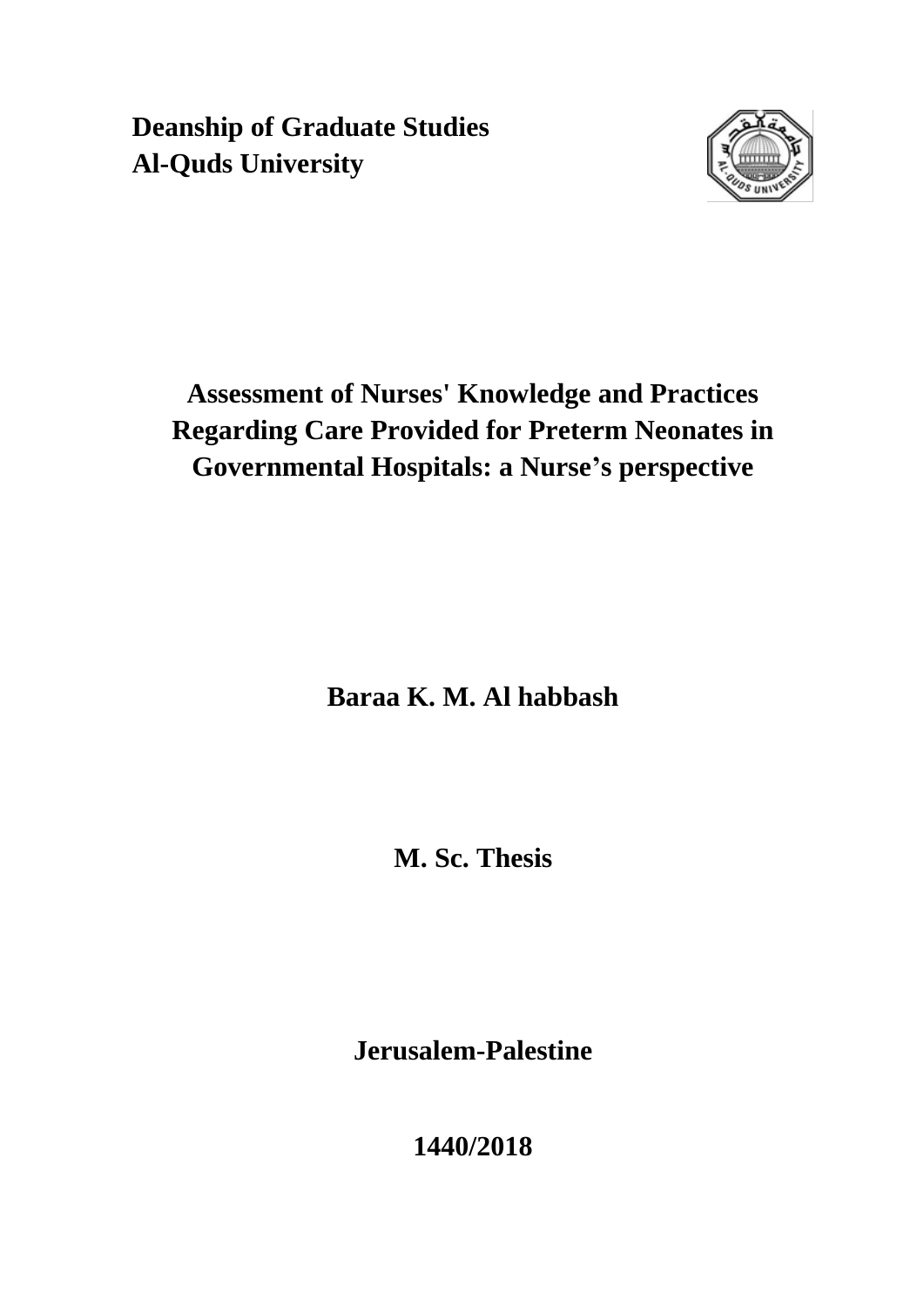**Assessment of Nurses' Knowledge and Practices Regarding Care Provided for Preterm Neonates in Governmental Hospitals: a Nurse's perspective**

> Prepared by: **Baraa K. M. Al habbash**

B.Sc.: Islamic University-Palestine

Supervisor: **Dr. Ali Al Khatib** Assist. Prof. Community Health Nursing

A Thesis Submitted in Partial Fulfillment of Requirement for the Degree of Master of Pediatric Nursing / Faculty of Health Professions/ Al-Quds University

**1440/2018**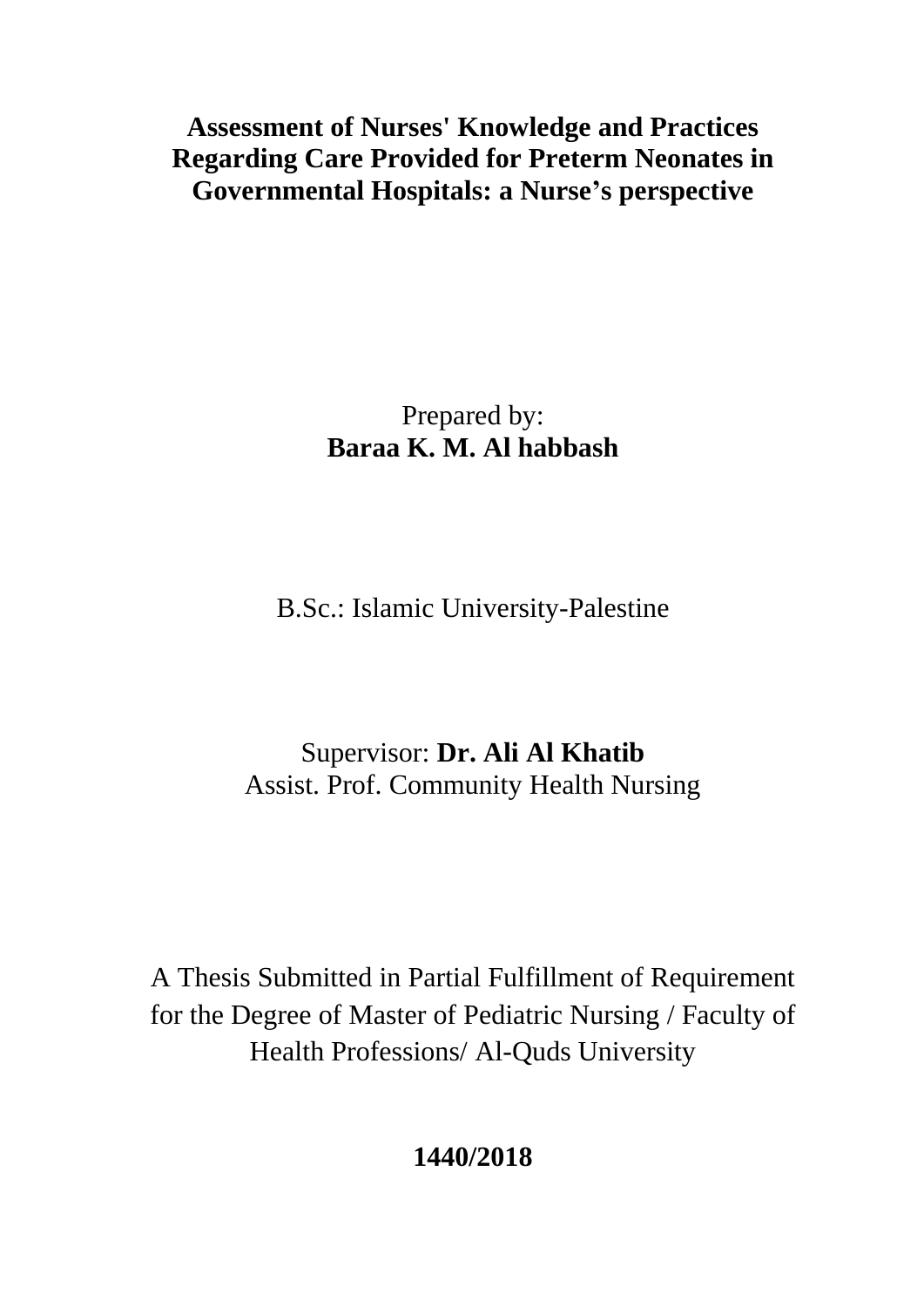**Al-Quds University Deanship of Graduate Studies Pediatric Nursing Program/Nursing Department** 



**Thesis Approval** 

# Assessment of Nurses' Knowledge and Practices Regarding Care Provided for Preterm Neonates in Governmental Hospitals: a Nurse's perspective

Prepared By: Bara'a K. Al habbash **Registration No: 21610949** 

Supervisor: Dr. Ali Al Khatib

Master thesis submitted and accepted. Date: $22/12/2018$ The names and signatures of examining committee members were as follow:

1. Head of committee: Dr. Ali Al Khatib 2. Internal examiner:

Dr. Yousif Awad

3. External examiner:

Dr. Ahmed Najim

Signature Signature Signature

 $\sigma$ 

Jerusalem-Palestine

#### 1440/2018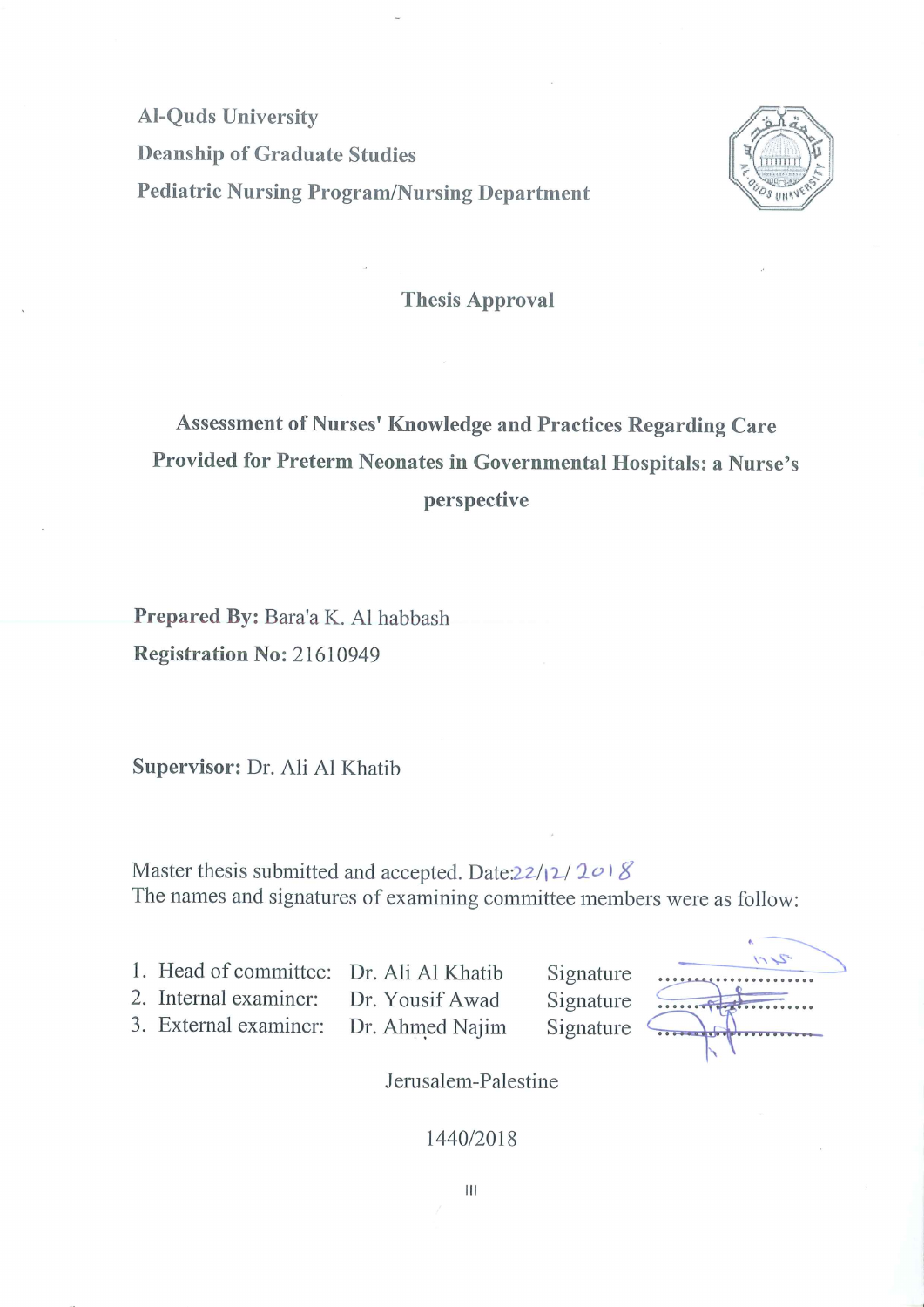## **Dedication**

I dedicate this project to God Almighty my creator, my strong pillar, my source of inspiration, wisdom, knowledge and understanding.

To my amazing mother and father whom without, I would not be the person that I am today. Thank you for being amazing role models, for always encouraging my dreams, and for all of the sacrifices you made in order for me to live the life I have.

To My beautiful grandmother Halima.

To my beloved wife Hana'a. I appreciate the sacrifices you have made in helping me realize my dream.

To my brothers and sisters Nisreen, Mohammed, Doa'a, Abrar, Waleed, Obada, promising Dr. Eshraq and Fattom, thank you for being my cheerleaders and for showing patience and tolerance with my busy schedule.

To the souls of my ancestors, martyrs brothers

To my homeland Palestine

To whom born too soon, you inspire me every day to advocate for those who cannot advocate for themselves.

All of them I dedicate this work.

**Signed**: ………………………

Bra'a K. M. Al habbash

**Date:** / /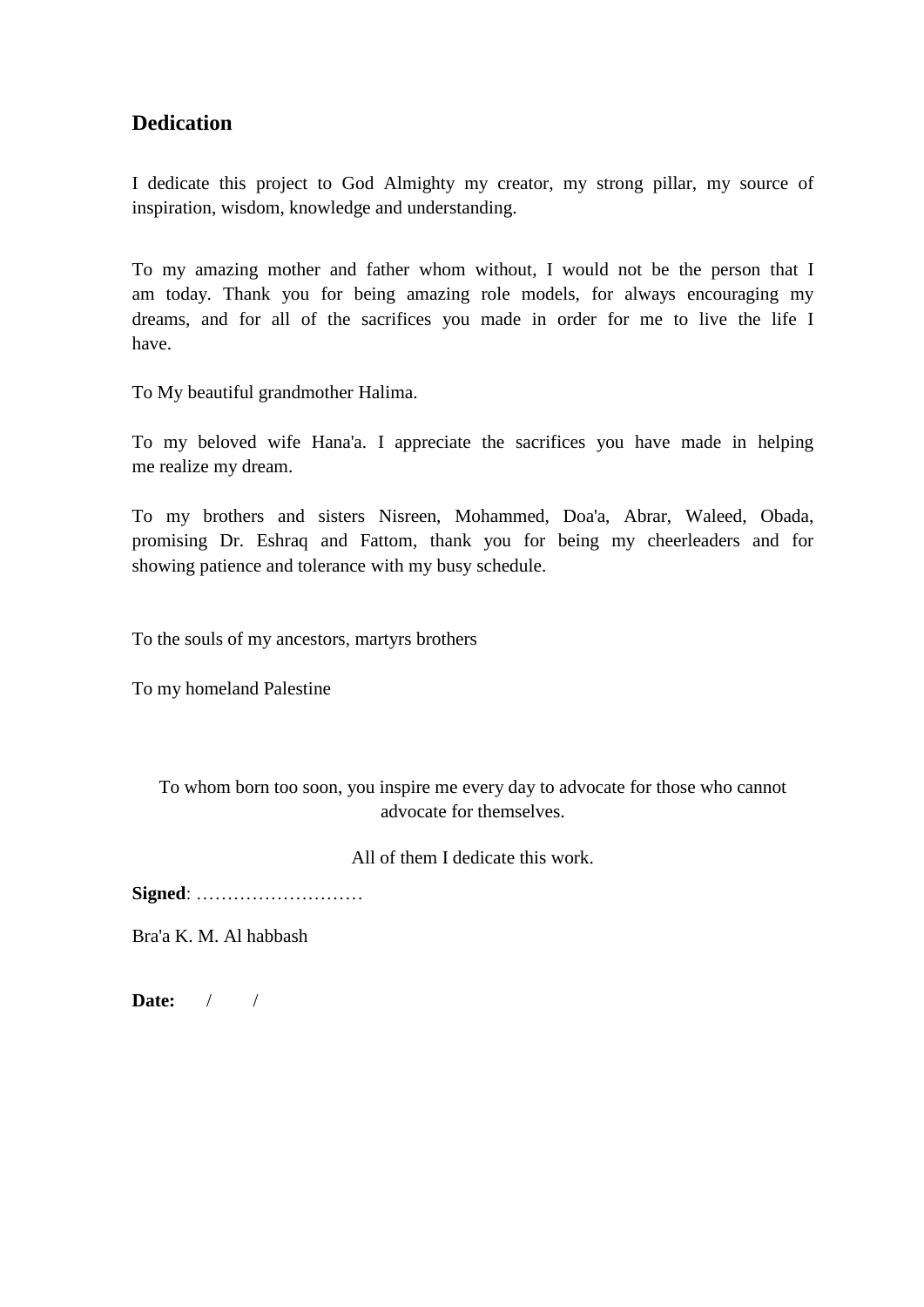## **Declaration**

I certify that this thesis submitted for the degree of Master is the result of my own research, except where otherwise acknowledged, and that this thesis (or any of its parts) has not been submitted for higher degree to any other university or institution.

Signed: **………………………** 

Baraa k. M. Alhabbash

Date… $/$ … $/$ ….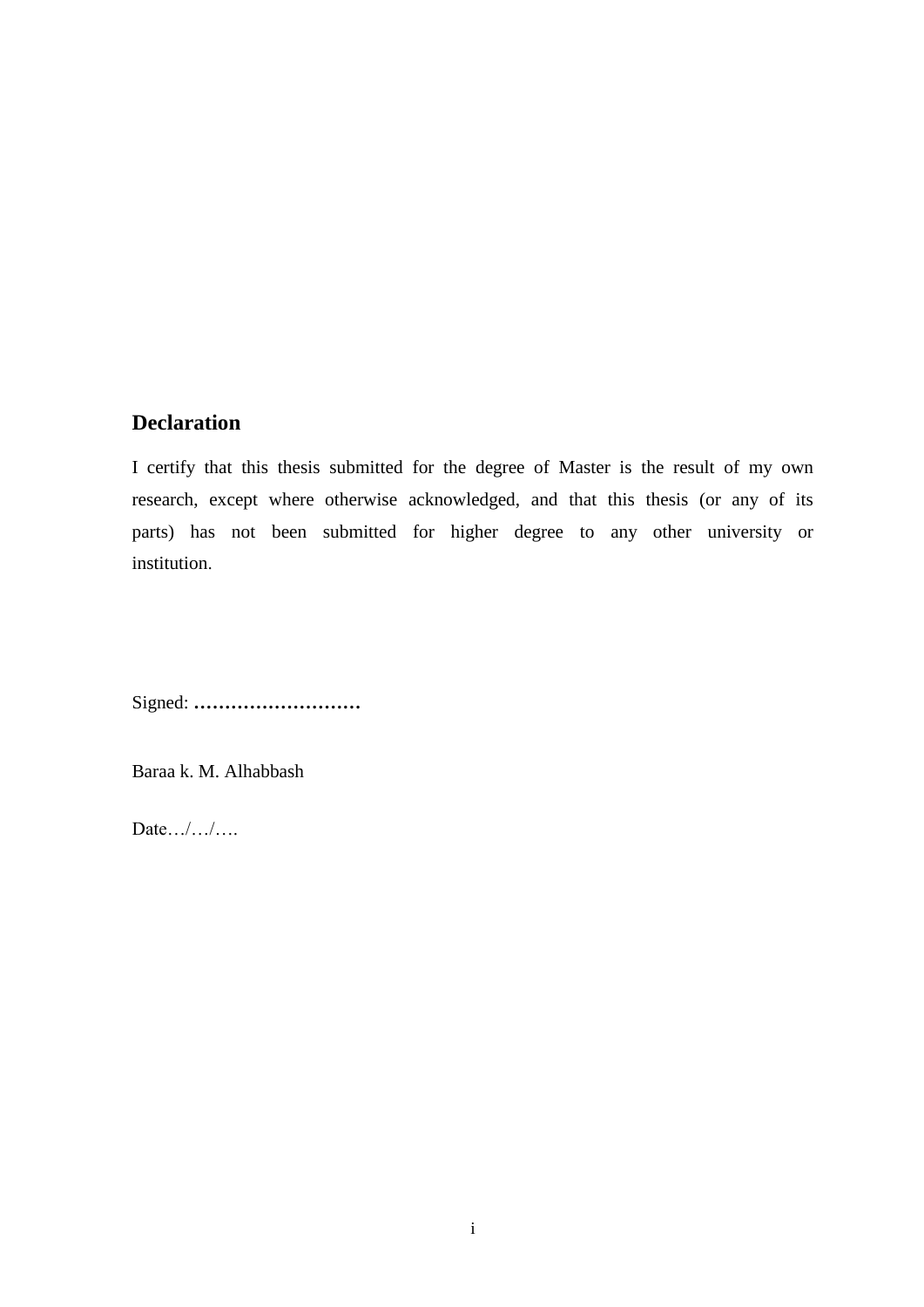### **Acknowledgement**

First, and foremost, I will like to give thanks to God for the love and support of family and friends that has been given me through this journey. To my chair, Assistant Professor Dr. Ali Al Khatib, I thank you for your patience, guidance, correction, and support. This would not have been completed without you.

I would also like to extend my warmth appreciation and sincere gratitude to all people who were involved in my completing the research work. Sincere appreciation is also extended to my co-advisor MR. Ramadan Hassan.

My greatest debt is to my sincere parents. Their hard work, motivation and encouragement was my real inspiration since childhood. My very special respects are offered to my beloved wife Hana'a whose patience and loving kindness enabled me to complete this study.

The list of acknowledgements will be incomplete without mentioning gratitude towards my sisters and brothers. Their support and understanding always boosted my morale and made my way easy to follow my dreams.

My sincere thanks extend to all nurses who participated in this study.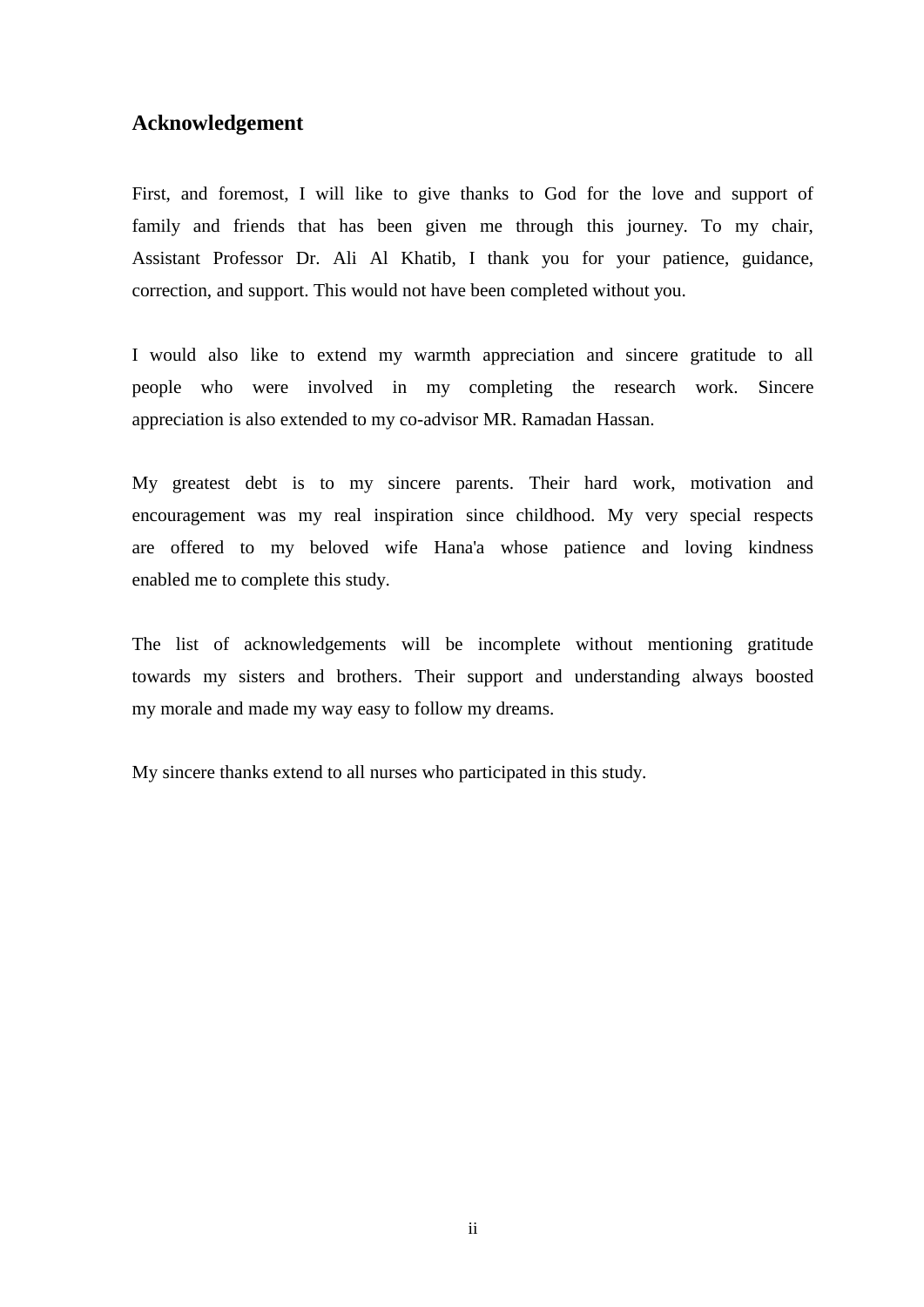#### **Abstract**

Preterm neonates may be exposed to a number of life threatening problems that are associated with increased morbidity and mortality, due to failure of adjustment to extra uterine environment. Therefore, the neonatal intensive care unit should be staffed with highly qualified nurses, and advanced equipment to provide effective care with high quality performance and decrease number of neonatal deaths. The study aimed to assess nurse"s knowledge and practices regarding to care of preterm neonates in governmental hospitals from nurse's perspective. The study design was quantitative, descriptive cross sectional, the study was conducted at neonatal intensive care units (NICUs) affiliated to the governmental hospitals " Al Shifa' Complex - Al Nassr Pediatric Hospital - European Gaza Hospital ". The sample consisted of all available nurses working in NICUs at the previously mentioned hospitals "a census sample". The total number of nurses was 101. The researcher used a self-administered questionnaire to collect data from study participants. The study participants' response rate were (100%). The findings of this study revealed that the mean percentages were (75.39%) for knowledge and (76.07%) for practice which were categorized as moderate level. There was significant weak correlation between nurse's knowledge and practices. There was significant differences in the nurses' knowledge and practices between their different places of work, in favor to those who are working in Al Nassr Pediatric Hospital. There was significant differences in the participants" knowledge between who received general courses in NICU and who didn't receive  $(P<0.05)$ . There was no statistical differences in knowledge and practices related to other factors: age, gender, marital status, education level, job title, and years of work in NICU, qualification and special training courses regarding preterm during work in NICU (P-value>0.05). This study revealed that there was moderate nurses' knowledge and practices toward preterm care. The researcher recommended that: Nurses should be enrolled in special training program before starting work in NICU. Orientation period to work in NICUs is crucial. A specialized continuing education program to updating nurses knowledge and practices.

iii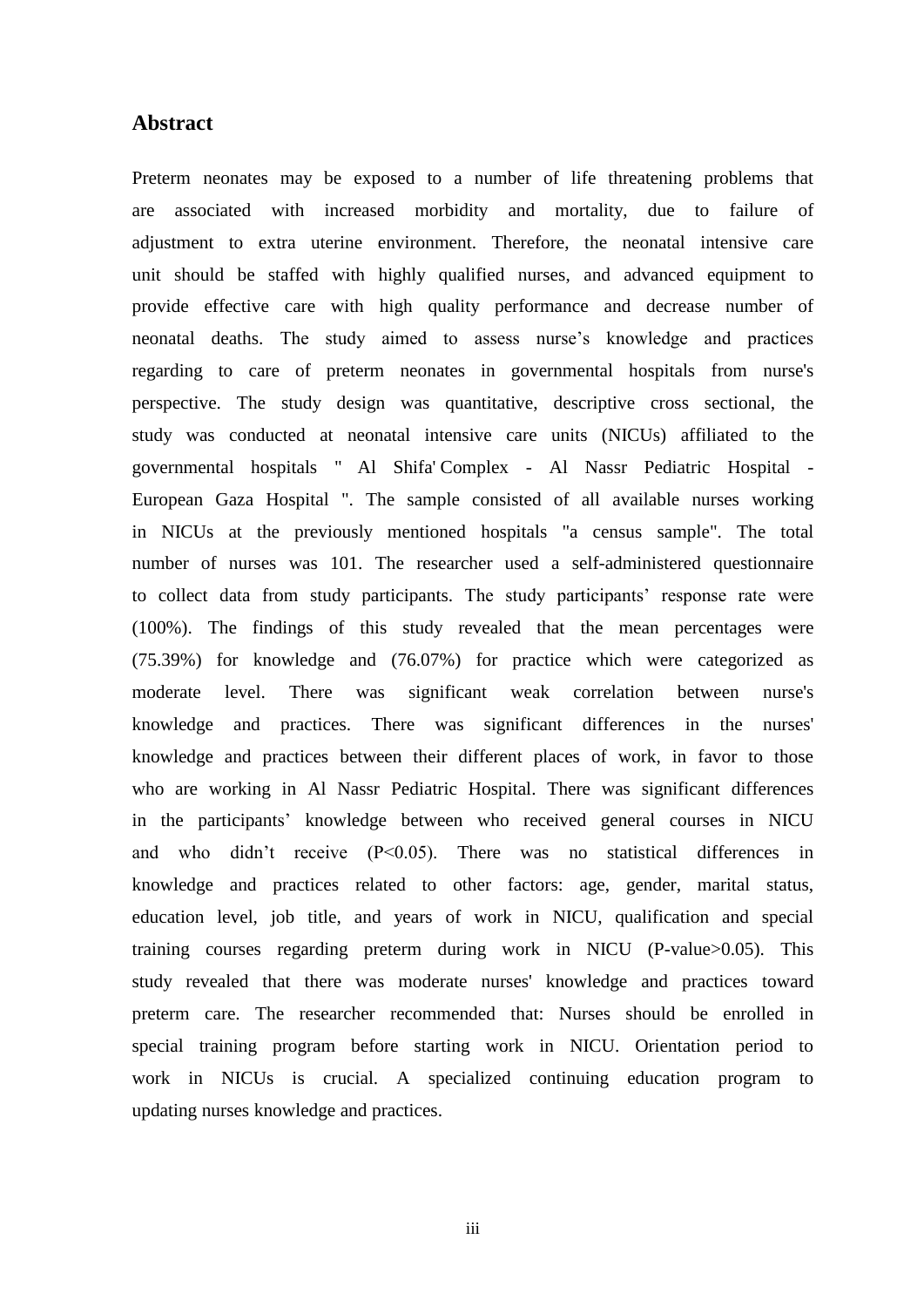# **Table of Contents**

### **Page**

| Dedication               |                     |
|--------------------------|---------------------|
| Declaration              | $\mathbf{i}$        |
| Acknowledgment           | $\ddot{\mathbf{i}}$ |
| Abstract                 | iii                 |
| <b>Table of Contents</b> | iv                  |
| List of Tables           | vii                 |
| List of Figures          | viii                |
| <b>List of Annexes</b>   | $\overline{1}X$     |
| List of Abbreviations    | X                   |

## **Chapter One : Introduction**

| 1.1 | <b>Research Background</b>                     | $\mathbf{1}$ |
|-----|------------------------------------------------|--------------|
| 1.2 | <b>Research Problem</b>                        | 3            |
| 1.3 | Justification and Significant of the study     | 4            |
| 1.4 | Aim of the Study                               | 5            |
| 1.5 | Objectives of the Study                        | 5            |
| 1.6 | <b>Research Questions</b>                      | 6            |
| 1.7 | The Context of the Study                       | $\tau$       |
| 1.8 | Definition of Terms                            | 10           |
| 1.9 | Layout of the study                            | 11           |
|     | <b>Chapter Two: Literature Review</b>          |              |
| 2.1 | Conceptual framework                           | 13           |
| 2.2 | Background                                     | 14           |
| 2.3 | Definition of preterm                          | 14           |
| 2.4 | Epidemiology of preterm                        | 15           |
| 2.5 | Risk factor of preterm                         | 16           |
| 2.6 | Characteristics of preterm neonates            | 18           |
| 2.7 | Preterm common health problem and nursing care | 18           |
| 2.8 | Sleep position                                 | 32           |
|     |                                                |              |

2.9 Kangaroo care 32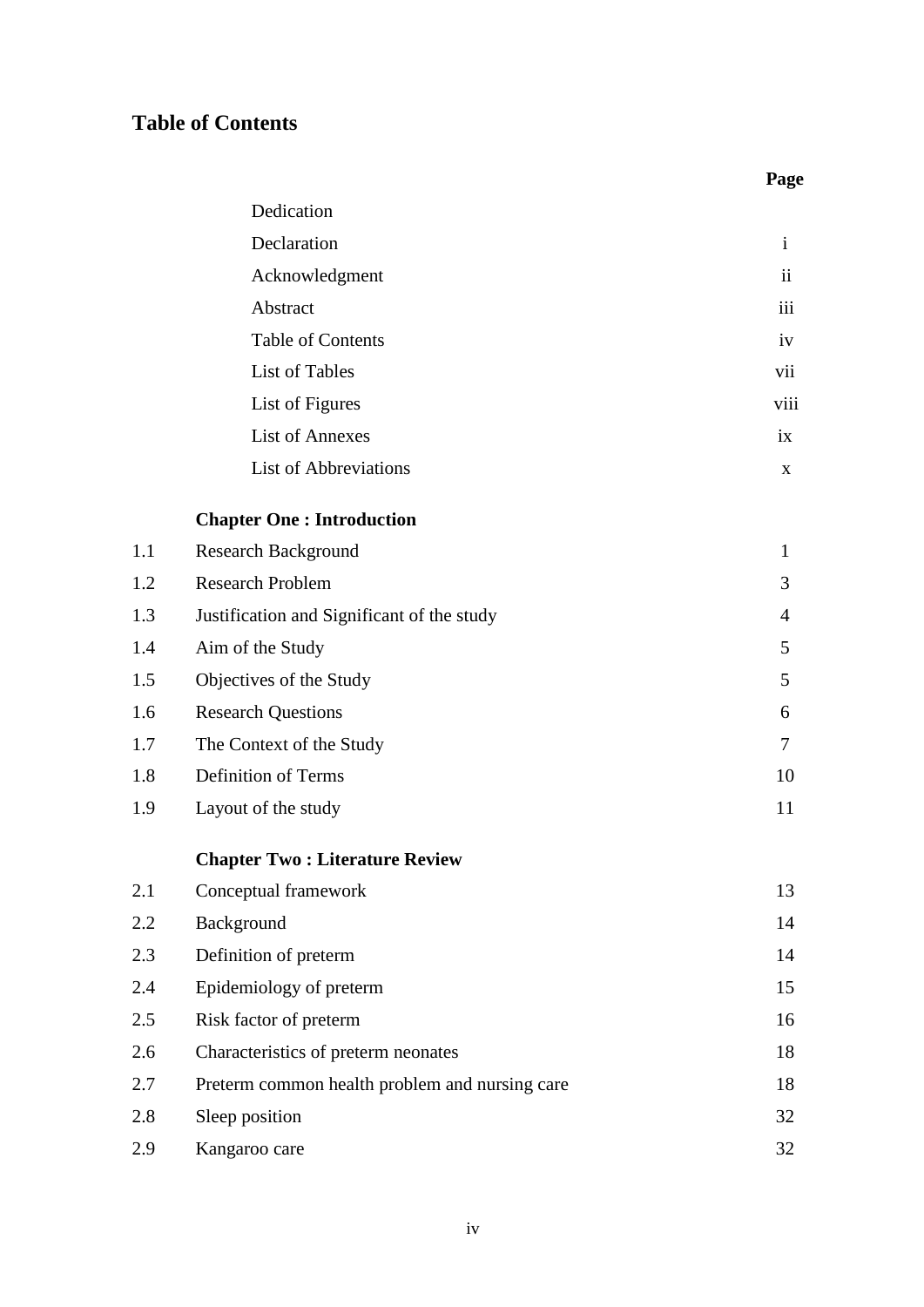| 2.10  | Developmental care                                               | 33 |
|-------|------------------------------------------------------------------|----|
| 2.11  | <b>Neonatal Intensive Care Unit</b>                              | 33 |
| 2.12  | Teamwork in NICU                                                 | 34 |
| 2.13  | Preparedness of nurses to work in NICU                           | 34 |
| 2.14  | Levels of NICU                                                   | 34 |
| 2.15  | Summary                                                          | 35 |
|       | <b>Chapter Three: Methodology</b>                                |    |
| 3.1   | Study design                                                     | 36 |
| 3.2   | Study population                                                 | 36 |
| 3.3   | Study setting                                                    | 36 |
| 3.4   | Period of the Study                                              | 37 |
| 3.5   | Sample size and sampling                                         | 37 |
| 3.5.1 | <b>Inclusion Criteria</b>                                        | 37 |
| 3.5.2 | <b>Exclusion Criteria</b>                                        | 37 |
| 3.6   | Study instruments and tools                                      | 37 |
| 3.7   | Scoring of the questionnaire                                     | 38 |
| 3.8   | Validity and Reliability of the instrument                       | 39 |
| 3.9   | Pilot study                                                      | 39 |
| 3.10  | Data collection                                                  | 40 |
| 3.11  | <b>Response Rate</b>                                             | 40 |
| 3.12  | Ethical and administrative considerations                        | 40 |
| 3.13  | Data Management                                                  | 41 |
|       | <b>Chapter Four: Results and Discussion</b>                      |    |
| 4.1   | Characteristics of the study participants                        | 42 |
| 4.2   | Level of nurses' knowledge and practice regarding preterm care.  | 51 |
| 4.3   | The relationship between nurses' knowledge and practices towards | 52 |
|       | preterm                                                          |    |
| 4.4   | The relationship between socio-demographic variables and nurses  | 53 |
|       | knowledge and practices towards preterm                          |    |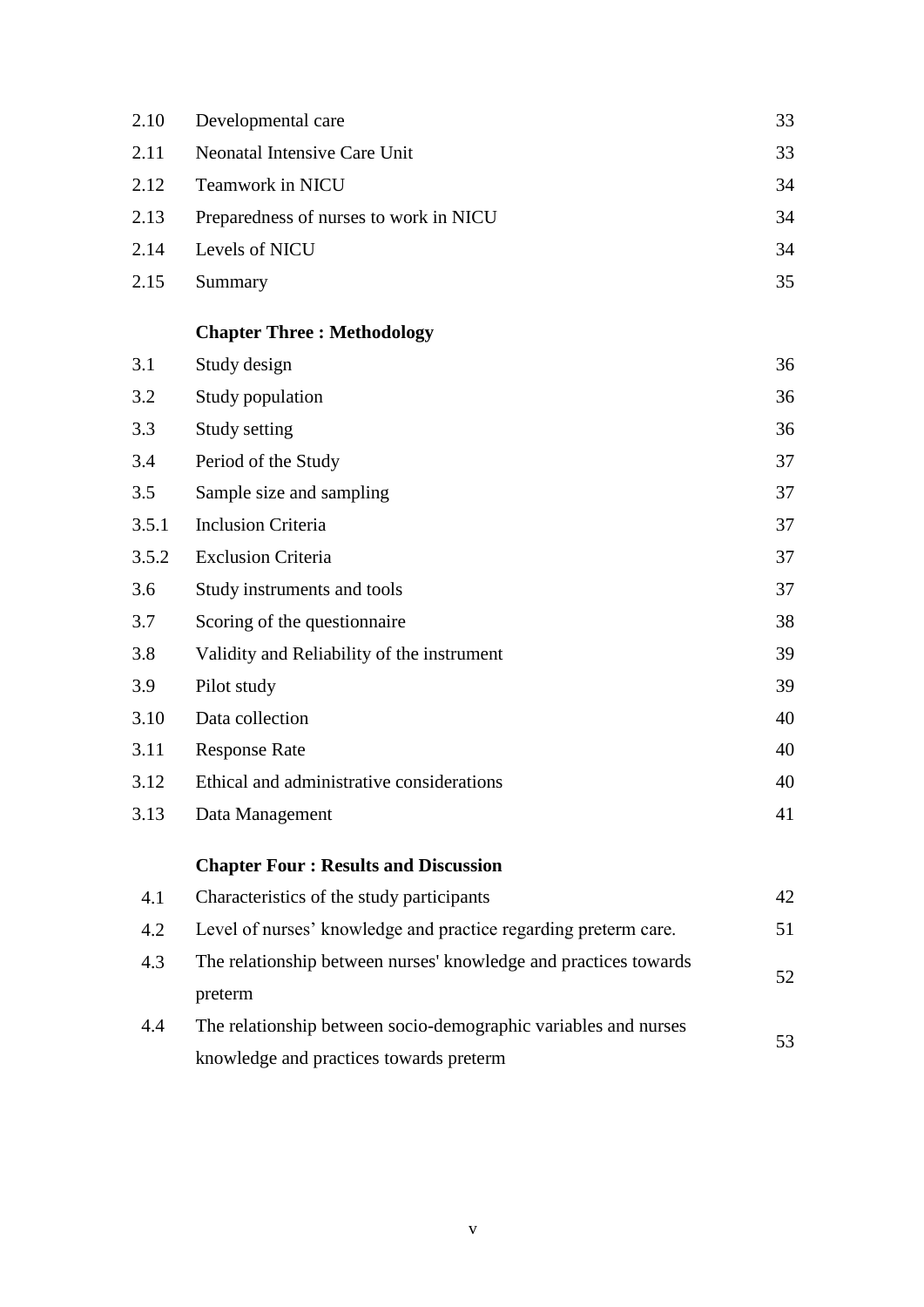|     | <b>Chapter Five: Conclusion and Recommendations</b> |    |
|-----|-----------------------------------------------------|----|
| 5.1 | Conclusion                                          | 63 |
| 5.2 | Recommendations                                     | 65 |
|     | References                                          | 66 |
|     | Annexes                                             | 75 |
|     | الملخص باللغة العربية                               | 96 |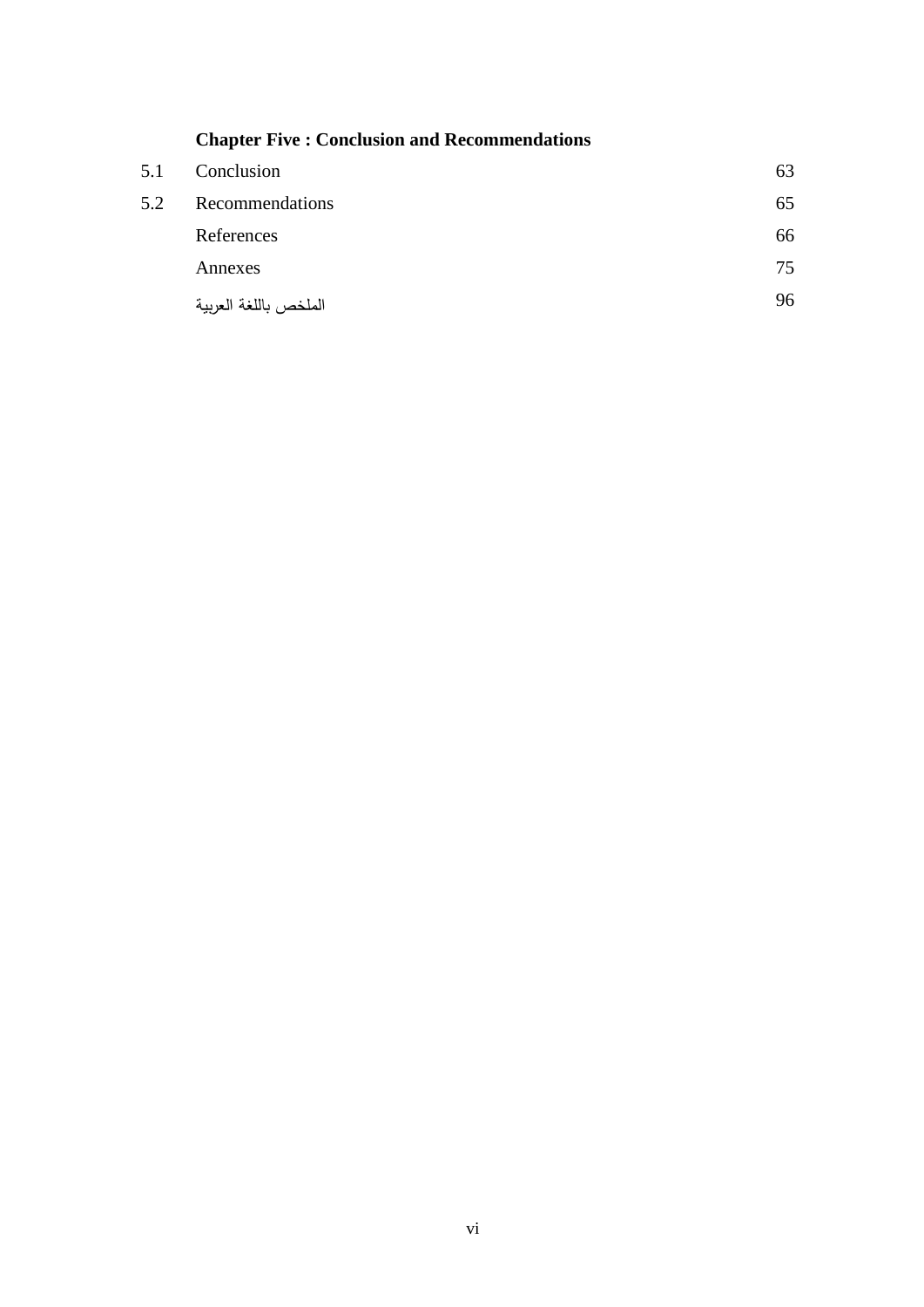# **List of Tables**

| N <sub>0</sub> | <b>Name of Table</b>                                                                         | Page |
|----------------|----------------------------------------------------------------------------------------------|------|
| Table 3.1      | Reliability of Instrument                                                                    | 39   |
| Table 4.1      | Characteristics of the study participants                                                    | 43   |
| Table 4.2      | Participation in general courses, place and period.                                          | 47   |
| Table 4.3      | Participation in special training for preterm care, place and period                         | 48   |
| Table 4.4      | Distribution of study participants according to the level of knowledge<br>and practice       | 50   |
| Table 4.5      | Levels of nurses' knowledge and practice regarding preterm care.                             | 51   |
| Table 4.6      | Relationship between nurses' knowledge and practices                                         | 52   |
| Table 4.7      | Relationship between age and nurses' knowledge and practices                                 | 53   |
| Table 4.8      | Relationship between gender and nurses' knowledge and practices                              | 54   |
| Table 4.9      | Relationship between social status and nurses' knowledge and<br>practices                    | 55   |
| Table 4.10     | Relationship between job position and nurses' knowledge and<br>practices                     | 55   |
| Table 4.11     | Relationship between qualification and nurses' knowledge and<br>practices                    | 56   |
| Table 4.12     | Relationship between place of work and nurses' knowledge and<br>practices                    | 57   |
| Table 4.13     | Relationship between work experience and nurses' knowledge and<br>practices                  | 58   |
| Table 4.14     | Relationship between orientation period and nurses' knowledge and<br>practices               | 59   |
| Table 4.15     | Relationship between participation in general courses and nurses'<br>knowledge and practices | 60   |
| Table 4.16     | Relationship between participation in special courses and nurses'                            | 61   |
|                | knowledge and practices                                                                      |      |
| Table 4.17     | Participation in continuous education and nurses' knowledge and<br>practices relationship    | 62   |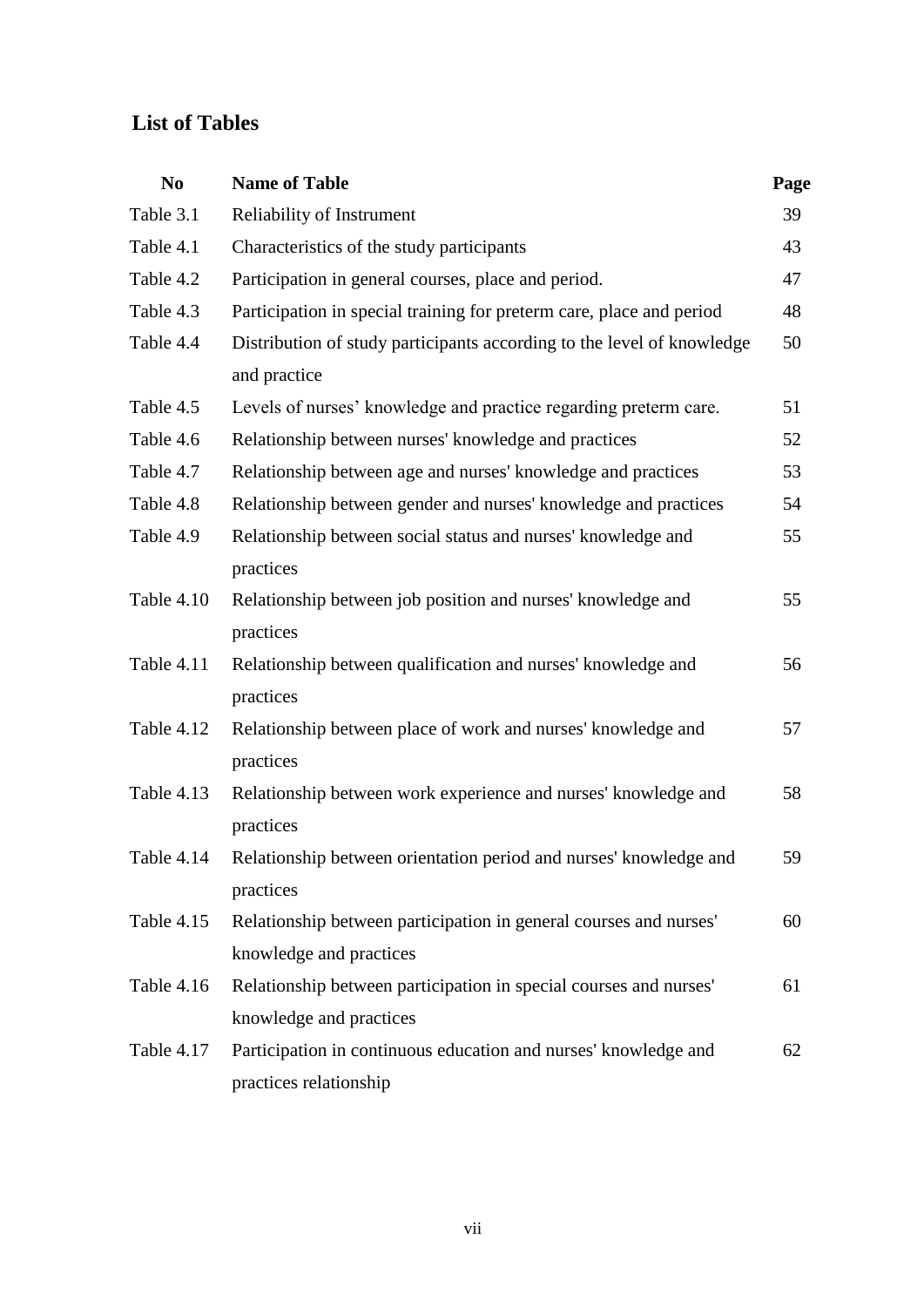# **List of Figures**

| N <sub>0</sub> | <b>Name of Figure</b>                                               | Page |
|----------------|---------------------------------------------------------------------|------|
| Figure 2.1     | Conceptual Framework                                                | 13   |
| Figure 4.1     | Distribution of the study participants according to workplace       | 44   |
| Figure 4.2     | Distribution of the study participants according to work experience | 45   |
|                | in NICU                                                             |      |
| Figure 4.3     | Distribution of the study participants' according to orientation    | 46   |
|                | period.                                                             |      |
| Figure 4.4     | Distribution of study participants according to participation in    | 49   |
|                | continuous education                                                |      |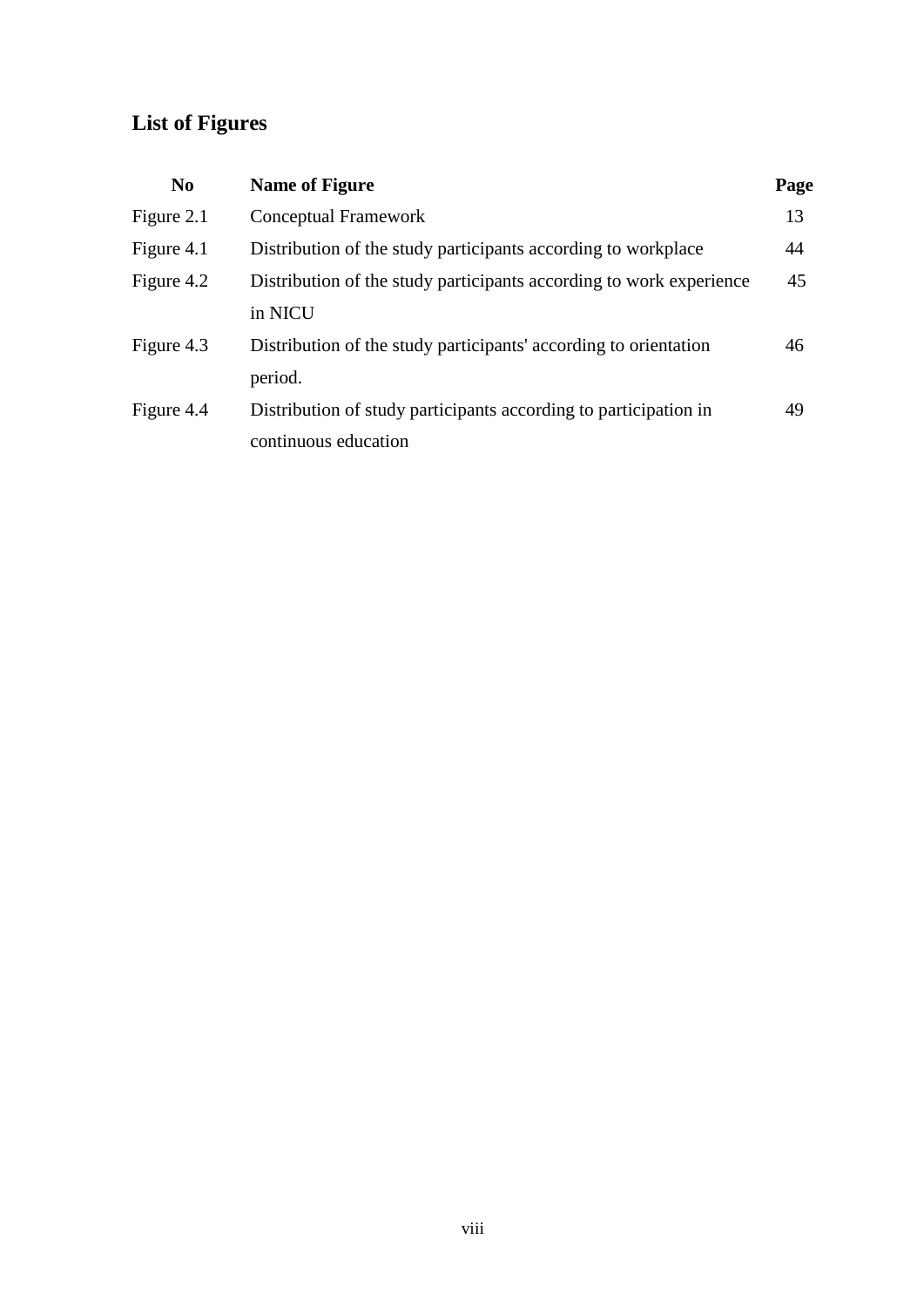# **List of Annexes**

| N <sub>0</sub> | <b>Annexes</b>                                                   | Page |
|----------------|------------------------------------------------------------------|------|
| Annex 1        | Palestine map, Gaza strip map and West Bank map                  | 75   |
| Annex 2        | The greatest 10 country with preterm births                      | 76   |
| Annex 3        | Mechanisms of heat Loss in the preterm neonate                   | 77   |
| Annex 4        | Insertion of Naso gastric tube                                   | 78   |
| Annex 5        | Insertion of Oro gastric tube                                    | 79   |
| Annex 6        | Neonatal Levels of Care, definitions, capabilities, and provider | 80   |
|                | types.                                                           |      |
| Annex 7        | Self-administered questionnaire                                  | 81   |
| Annex 8        | Name of panels of expert                                         | 87   |
| Annex 9        | Helsinki committee for ethical approval                          | 88   |
| Annex 10       | Permission to collection data                                    | 89   |
| Annex 11       | Participant's answers to knowledge question, frequent and        | 90   |
|                | percent of three choice.                                         |      |
| Annex 12       | Participants response according to practices towards preterm     | 91   |
|                | neonates                                                         |      |
| Annex 13       | Levels of Nurses' Practices Regarding preterm neonate care by    | 95   |
|                | each Domain                                                      |      |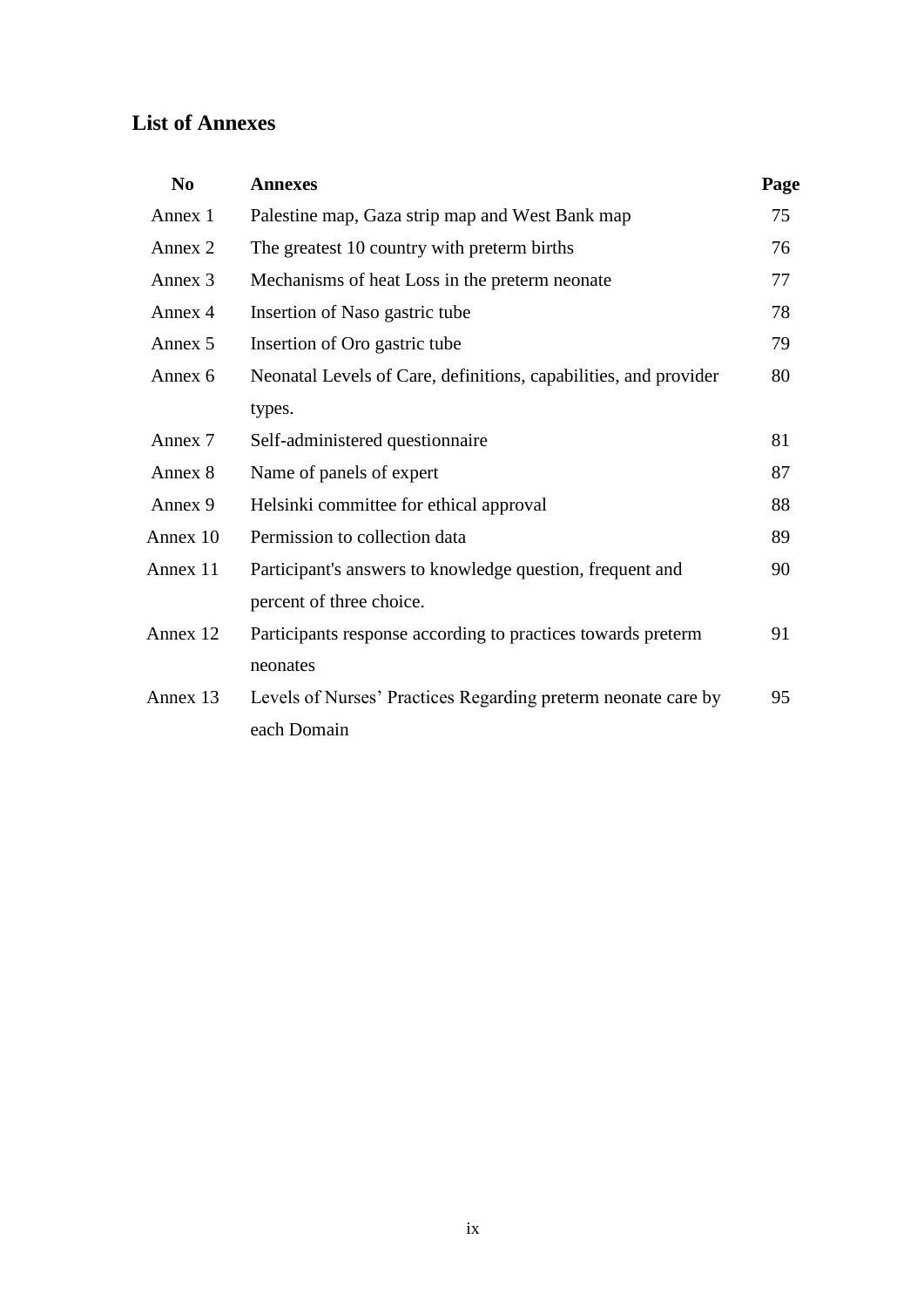# **List of Abbreviations**

| AAP          | <b>American Academy of Pediatrics</b>             |
|--------------|---------------------------------------------------|
| <b>ANOVA</b> | One way Analysis of Variance                      |
| <b>CDC</b>   | <b>Centers for Disease Control and Prevention</b> |
| <b>CPAP</b>  | Continuous positive airway pressure               |
| <b>FRC</b>   | <b>Function Residual Capacity</b>                 |
| G6PD         | Glucose-6-phosphate dehydrogenase                 |
| <b>GRs</b>   | <b>Gastric Residuals</b>                          |
| <b>GNN</b>   | <b>Gaza Neonatal Network</b>                      |
| <b>GS</b>    | Gaza Strip                                        |
| <b>HMD</b>   | Hyaline Membrane Disease                          |
| <b>IgG</b>   | Immunoglobulin G                                  |
| Km           | Kilometer                                         |
| <b>KMC</b>   | Kangaroo Mother Care                              |
| L/S          | Lecithin/Sphingomyelin                            |
| MoH          | Ministry of Health                                |
| <b>NEC</b>   | Necrotizing Enterocolitis                         |
| <b>NG</b>    | Naso Gastric                                      |
| <b>NICU</b>  | <b>Neonatal Intensive Care Unit</b>               |
| <b>OG</b>    | Oro Gastric                                       |
| <b>OPT</b>   | Occupied Palestinian Territory                    |
| <b>PCBS</b>  | Palestinian Central Bureau of Statistics          |
| <b>PHCA</b>  | Palestinian Health Information Center.            |
| <b>RDS</b>   | <b>Respiratory Distress Syndrome</b>              |
| <b>ROP</b>   | <b>Retinopathy of Prematurity</b>                 |
| <b>SGA</b>   | <b>Small for Gestational Age</b>                  |
| <b>SIDS</b>  | Sudden infant death syndrome                      |
| <b>SPSS</b>  | <b>Statistical Package of Social Science</b>      |
| <b>TIOP</b>  | Toward Improving the Outcome of Pregnancy         |
| WHO          | World Health Organization                         |